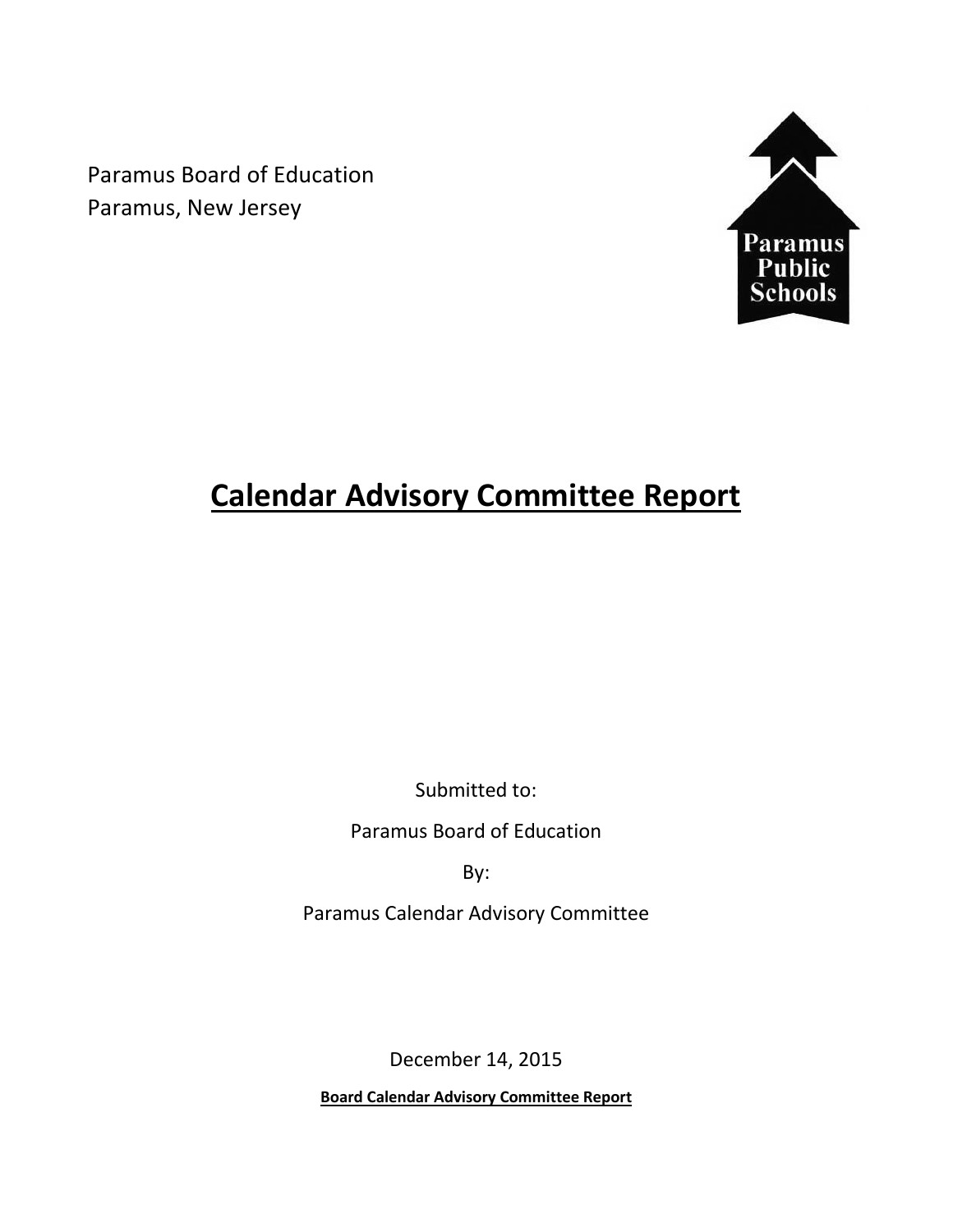## **I. Committee Members**

Mr. Anthony Balestrieri, Chairman Mrs. Joanne Bergmann Mrs. Alison Donoghue Mr. Jeffrey Warren

Administrative Support Dr. Michele Robinson, Superintendent Mr. Steven Cea, Business Administrator

## **II. Executive Summary**

As it is extremely challenging to quantify the effects of a more diverse Paramus population in the context of closing schools, in keeping with case law regarding this issue, the Committee examined the impact of student and staff attendance on the District's ability to productively conduct class. To that end, the Committee collected and analyzed data that enabled it to quantify absenteeism within the District in a reliable and consistent manner. While the Paramus student population of about 3,900 is becoming more diverse, the absenteeism associated with religious absence is not at a level substantial enough at which a lesson plan would not be considered relevant. We estimate that the rate of absences for religious reasons on Eid al-Adha and Diwali, combined with other absences, is less than 6% of the total enrollment. This percentage represents fewer than two students in an average class of 20. However, the Committee does recommend that the Board make certain procedural and educational changes to reflect the diversity in our school system.

### **III. Charge**

In response to community requests to consider closing schools during two Muslim holidays, and a Hindu holiday, the Board of Education established an advisory committee and charged it with examining the framework for considering when it is appropriate to close schools for religious holidays. In recognizing the importance of this matter, the Committee met on multiple occasions (November 23, December 1, December 7, December 8, and December 10) with the goal of making a recommendation to the full Board at the December 14 public Board meeting.

## **IV. Calendar**

The Paramus school calendar incorporates 185 student days, 188 teacher days, and 191 new teacher days. By contract, the teacher days must fall between September 1 and June 30. State law requires a minimum of 180 instructional days. The 185 student days incorporate five emergency closing days (e.g., snow days). Any unused emergency closing days remain instructional days. Should the district utilize more than five emergency days, the days are to be taken from the April recess.

# **V. Legal Rationale**

Several federal circuit court cases informed the Committee's data-informed approach to the issue. The courts have upheld the right of government entities to close on dates that coincide with religious holidays when done for secular (non-religious) reasons. Conversely, the courts have struck down efforts to close on religious holidays when government entities have not articulated valid secular reasons.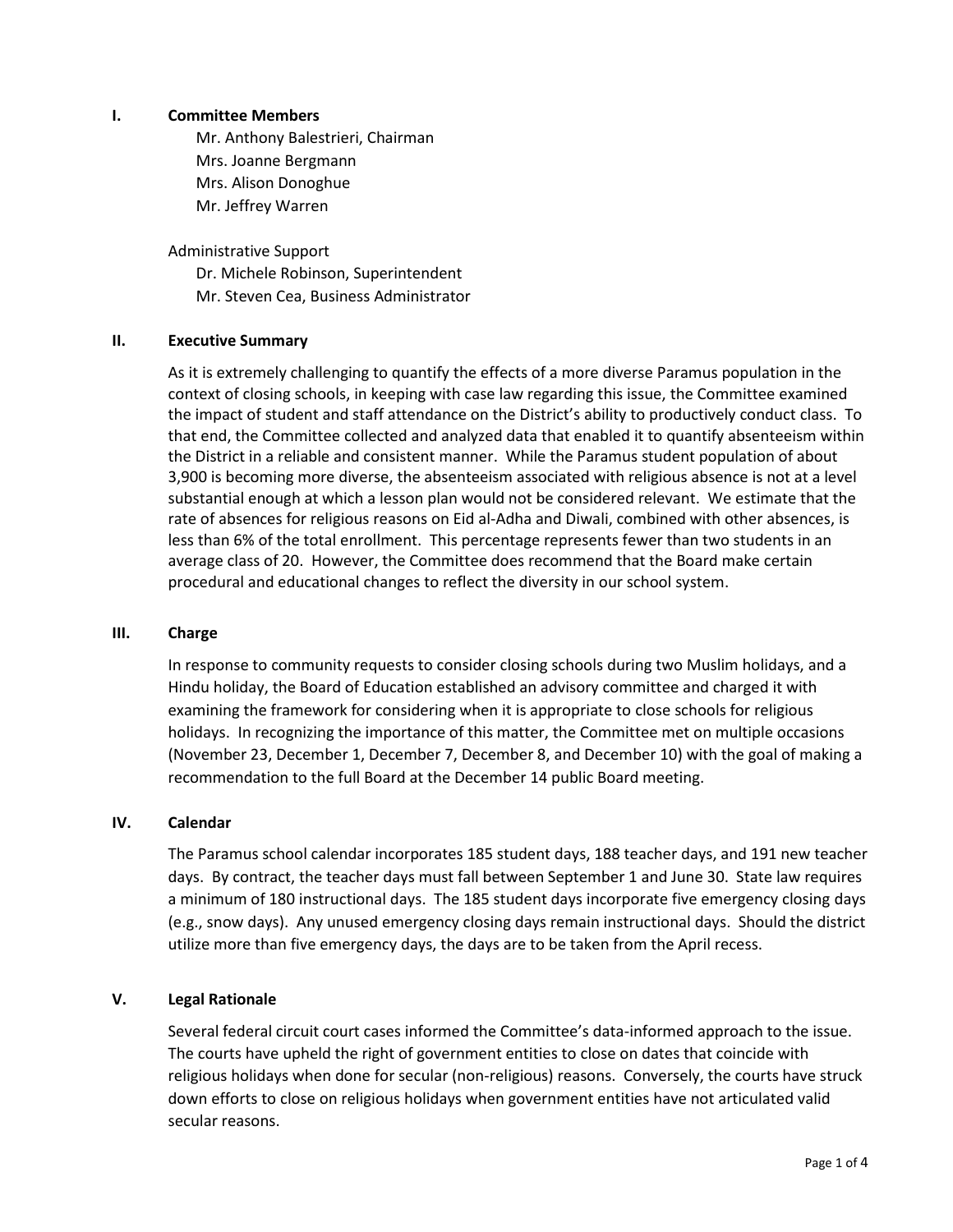# **VI. Demographics**

The Committee could not locate a reliable source of data to determine the number of Muslim residents in Paramus. The District does not maintain demographic information related to religious affiliation in its student information system, nor does the State of New Jersey require these data. The United States Census also does not include religious affiliation in its survey.

As part of this process, the Committee honored the request of Mr. Nick Matahen, a Paramus resident and a leader in the Muslim community, to provide input and data regarding the Muslim holidays. He distributed a report from the Coalition for Muslim School Holidays outlining the dates of observance for Eid in New York City schools. This document provided a rationale for determining the observance dates for the two Eid holidays based on the lunar calendar.

Mr. Matahen indicated that the Muslim community represents 8% to 10% of the Paramus residents, and shared three anecdotal references to support this assertion. First, he is affiliated with a local Muslim-based organization with a membership that includes about 2,600-2,700 residents of a total Paramus population of approximately 26,600, or 10%. Second, Mr. Matahen asserted that there are 20 Muslim students in Ridge Ranch School of a total student population of 327, or 6.1%. Third, Mr. Matahen asserted that approximately 30 students in last year's high school graduating class of 321 were Muslim, representing 9.35% of the graduates.

In addition to reviewing above-referenced information, the Committee conducted an internet-based search to identify other sources of demographic data. This search revealed inconsistent information with regard to religious populations in Paramus; thus, we were unable to corroborate the information as reflected in the prior paragraph.

### **VII. Student Impact**

The Committee recognizes that the demographic population in Paramus is changing. Understanding that these population changes in our community, taken as a whole, are extremely challenging to quantify, the Committee, in conjunction with the Administration, adopted a strategy to collect and review the absentee detail surrounding the holiday of Eid al-Adha for 2015. Table 1 summarizes the findings.

| Table 1                 |          | As stated,  | With an Error  | As stated,  |
|-------------------------|----------|-------------|----------------|-------------|
|                         | Eid al-  | based on a  | Factor of 100% | based on a  |
|                         | Adha     | class of    | in reported    | class of    |
|                         | (Sep 24, | twenty (20) | Religious      | twenty (20) |
|                         | 2015)    | students    | Absence        | students    |
| Religious Absence       | 109      |             | 218            |             |
| <b>Total Enrollment</b> | 3,871    |             | 3,871          |             |
|                         |          |             |                |             |
| Absence % - Religious   | 2.8%     | 0.56        | 5.6%           | 1.13        |
| Absence % - Sick/Other  | 3.0%     | 0.61        | 3.0%           | 0.61        |
| Attendance %            | 94.2%    | 18.83       | 91.4%          | 18.26       |
| Total                   | 100.0%   | 20.00       | 100.0%         | 20.00       |

Source: Genesis Student Information System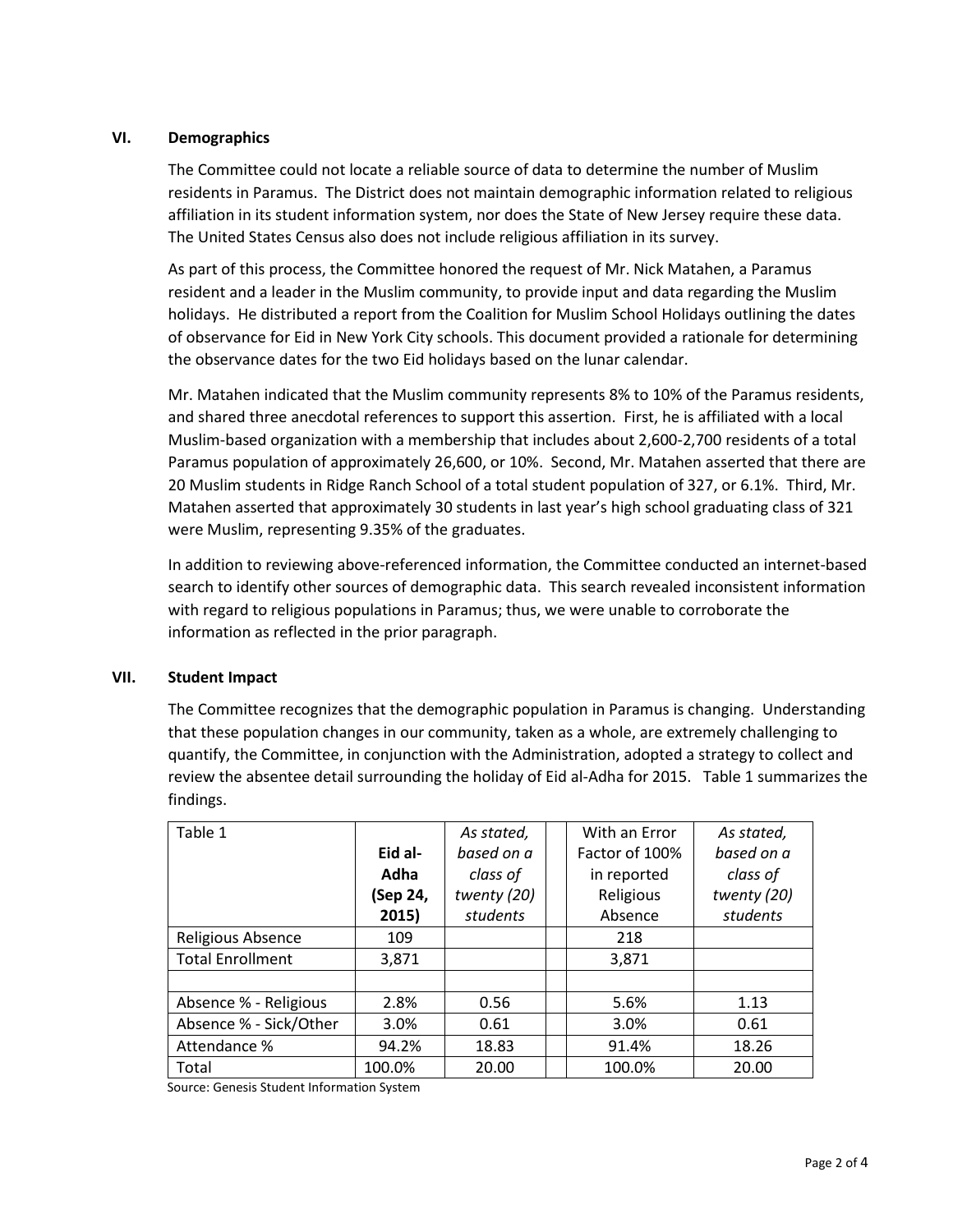As a form of sensitivity analysis, the Committee chose to use an error factor of 100%, thereby assuming that the religious absenteeism could have been as high as 218, as some calendars refer to Eid al-Adha as being on September 23, 2015 while other calendars refer to the date as September 24, 2015.

In addition, the Committee measured the religious absenteeism of Diwali in 2015. Although Diwali fell on Veterans Day, Paramus public schools were open. Table 2 summarizes the findings.

| Table 2                 |               |             | With an Error |                  |
|-------------------------|---------------|-------------|---------------|------------------|
|                         |               | As stated.  | Factor of     |                  |
|                         |               | based on a  | 100% in       | As stated,       |
|                         | <b>Diwali</b> | class of    | reported      | based on a class |
|                         | (Nov. 11,     | twenty (20) | Religious     | of twenty (20)   |
|                         | 2015)         | students    | Absence       | students         |
| Religious Absence       | 12            |             | 24            |                  |
| <b>Total Enrollment</b> | 3,891         |             | 3,891         |                  |
|                         |               |             |               |                  |
| Absence % - Religious   | 0.3%          | 0.06        | 0.6%          | 0.12             |
| Absence % - Sick/Other  | 2.2%          | 0.44        | 3.0%          | 0.44             |
| Attendance %            | 97.5%         | 19.49       | 96.35%        | 19.44            |
| Total                   | 100.0%        | 20.00       | 100.0%        | 20.00            |
|                         |               |             |               |                  |

Source: Genesis Student Information System

### **VIII. Staff Impact**

The Committee examined staffing levels from the 2013-14, 2014-15 and year to date in 2015-16, and concluded that the District was fully staffed during the Eid al-Fitr, Eid al-Adha, and Diwali holidays.

Teaching staff attendance has been very consistent over this period with an average attendance of 96%, and a range between 93.9% and 97.9% on a monthly basis. During the examined period, four of the above-mentioned holidays fell during school days. Staffing levels ensured continuity of instruction on all of these days.

The teachers' contract provides three personal days for each employee to use for personal business. Personal business includes the observance of a religious holiday. There was a high of four personal days taken during the four holidays, or 1% of the teaching staff. Indeed, the number of teachers on conference days during these days was as high as 41, providing ample opportunity for the district to deny conference requests if substitutes are difficult to obtain on those days.

The Committee also consulted with the Board's labor attorney, who has negotiated the last contract for each of the district's four collective bargaining associations. Although some contracts delineate specific holidays, the Board does have the flexibility to alter the day the employee can take the holiday.